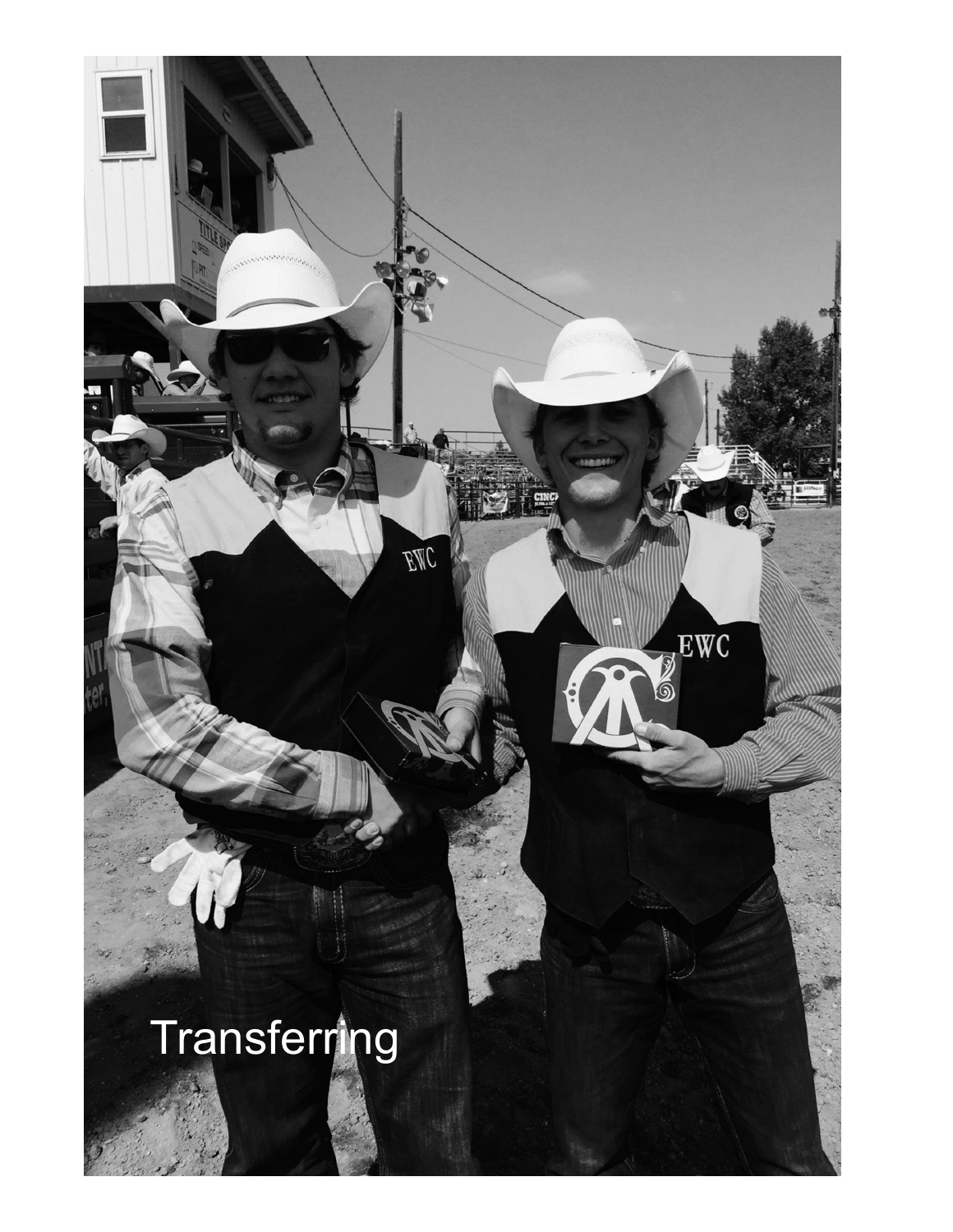# **Transferring**

# University of Wyoming

The University of Wyoming maintains an outreach center on EWC's Torrington campus. Students who plan to transfer to the University of Wyoming should be aware of a number of things that make the process a simple matter.

- 1. Common Course Numbering the University of Wyoming and all seven Wyoming Community Colleges have adopted a common course numbering system for equivalent courses. A student can count on English 1010 having the same number and title at all schools.
- 2. Transfer Guide students may refer to the transfer catalog to identify transfer course equivalents and how they fit into UW University Studies Program requirements. Go to www.uwyo.edu to search for Transfer Catalog or contact local UW office.
- 3. The University of Wyoming has University Studies requirements for students in any major or college. EWC offers classes that meet the lower level requirements of the University Studies program.
- 4. Articulation Agreement students transferring to UW from any Wyoming community college with an Associate of Arts or Science Degree will have met the lower division USP requirements, except for the second math course. Students transferring to UW from any Wyoming community college without an AA or AS degree will have their transcripts reviewed with the Transfer Catalog on a course by course basis.
- 5. It is beneficial for a student to complete an Associate Degree from EWC or other community college prior to tranferring to the UW Outreach School. See the UW Academic Coordinator for details.
- 6. Community college graduates with an associate's degree (AAS, AS or AA) and work experience will be able to earn a degree from the University of Wyoming under a Bachelor's of Applied Science (BAS) Degree track.

UW provides access to the following degree, endorsement, and certificate programs in Torrington and at numerous outreach sites in the region.

- Bachelor's Degrees Agroecology (3 + 1 Program) (Sheridan only)<br>
• Applied Science (BAS)<br>
• Business Administration<br>
• Criminal Justice<br>
• Family and Consumer Sciences<br>
(Professional Child Development Option) -
	-
	-
	-
	-
	-
	- online<br>• Nursing (Accelerated Program)<br>• Psychology<br>• RN/BSN Completion online<br>• Social Science
	-
	-
	-

- Master's Degrees Business Administration online
	-
	-
	-
	- Education: Curriculum and Instruction<br>• Education: Educational Leadership<br>• Education: Adult and Post-Secondary<br>• Education: Online Instructional<br>• Education: Special Education<br>• English<br>• Executive MBA Online<br>• Kinesi
	-
	-
	-
	-
	-
	-

# Doctoral Degrees

- Ed.D. in K-12 Educational Leadership
- DNP in Nursing Practice
- Ed.D. in Education Administration: Adult and Post Secondary

Certificate & Endorsement Programs

- Early Childhood Birth to Five
- 
- Early Childhood Program Director Early Childhood Special Education
- Early Childhood Three to Five
- Early Childhood Birth to Eight
- English as a Second Language Certificate/Endorsement
- Land/Cadastral Surveying
- **Literacy**
- Online Instruction Certificate
- Play Therapy
- School Principal
- Social Work School Social Work Graduate Preparatory - Certificate
- Special Education
- Special Education Director Endorsement
- School District Superintendent
- Teachers of American Indian Children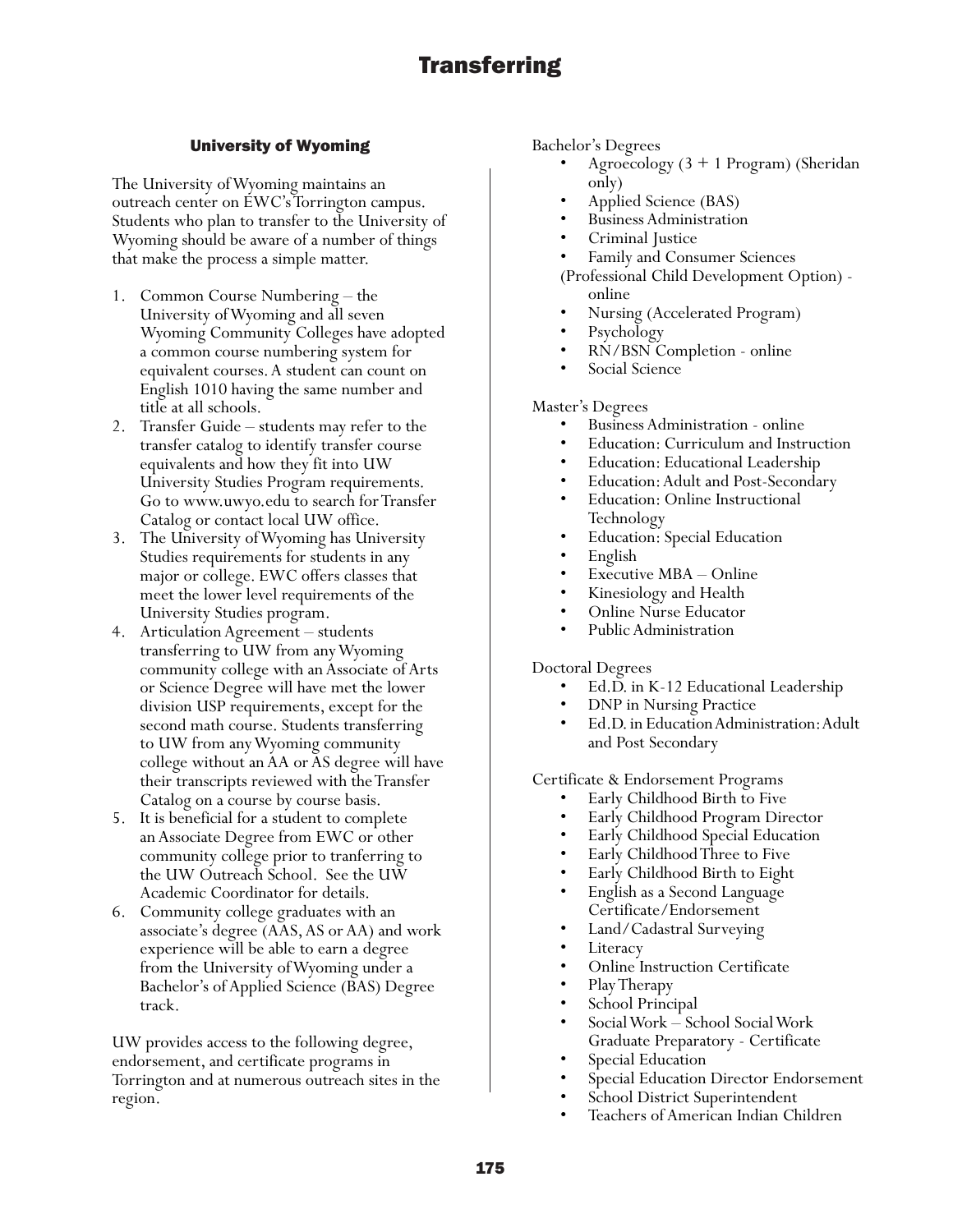# **Transferring**

For additional information contact: Linda Day, Academic Coordinator University of Wyoming Outreach School Eastern Regional Center 3200 West C Street Torrington, WY 82240 307.532.8371, Fax: 307.532.8308 Email: lday3@uwyo.edu Website: uwyo.edu/outreach

Other colleges that Eastern Wyoming College has articulation agreements with include the following. Students are encouraged to contact these colleges for further information to complete Bachelor's Degrees.

**American Public University**

Charles Town, WV (304) 224-6936 study $(a)$ apu.com

#### **Ashford University**

Clinton, IA Mark Young Director of Academic Partnerships (800) 798-0584 x3426 mark.young@ashford.edu Website: http://www.ashford.edu

#### **Black Hills State University**

Spearfish, SD Joe Rainboth (800) 255-BHSU (605) 642-6412 joe.rainboth@BHSU.edu Website: http://www.bhsu.edu

**Chadron State College** Chadron, NE **Staff** (800) CHADRON Website: http://www.csc.edu

## **National American University** Tim Schnabel Director of Admissions

(605) 394-4939 tschnabel@national.edu Website: http://www.national.edu

### **Olds College**

Alberta, Canada (800) 661-6537 Website: www.oldcollege.ca

#### **Regis University**

Denver, CO Jill Garber Director of Community College Partnerships (303) 458-4326 jgarber@regis.edu Website: http://regis.edu

#### **South Dakota School of Mines**

Rapid City, SD Carol Racanelli Transfer Coordinator (605) 394-1608 carol.racanelli@sdsmt.edu Website: www.sdsmt.edu

#### **University of Phoenix**

Potential Student Office (866) 766-0766 Website: www.phoenix.edu

### **University of Wyoming**

Laramie, WY Eastern Wyoming Outreach Coordinator (307) 532-8371

Eastern Wyoming Outreach Secretary Jaymee McDaniel (307) 532-8204

Rob Dennis Associate Director of Admissions (307) 766-5161 rdennis1@uwyo.edu

Education majors (307) 222-31344 Website: http://www.uwyo.edu

#### **Upper Iowa University**

Transfers to Fayette Campus Wendy Munger (563) 425-5330 mungerw@uiu.edu

Distance Education Program Dawn Novak (563) 425-5400 novakd@uiu.edu Website: http://www.uiu.edu